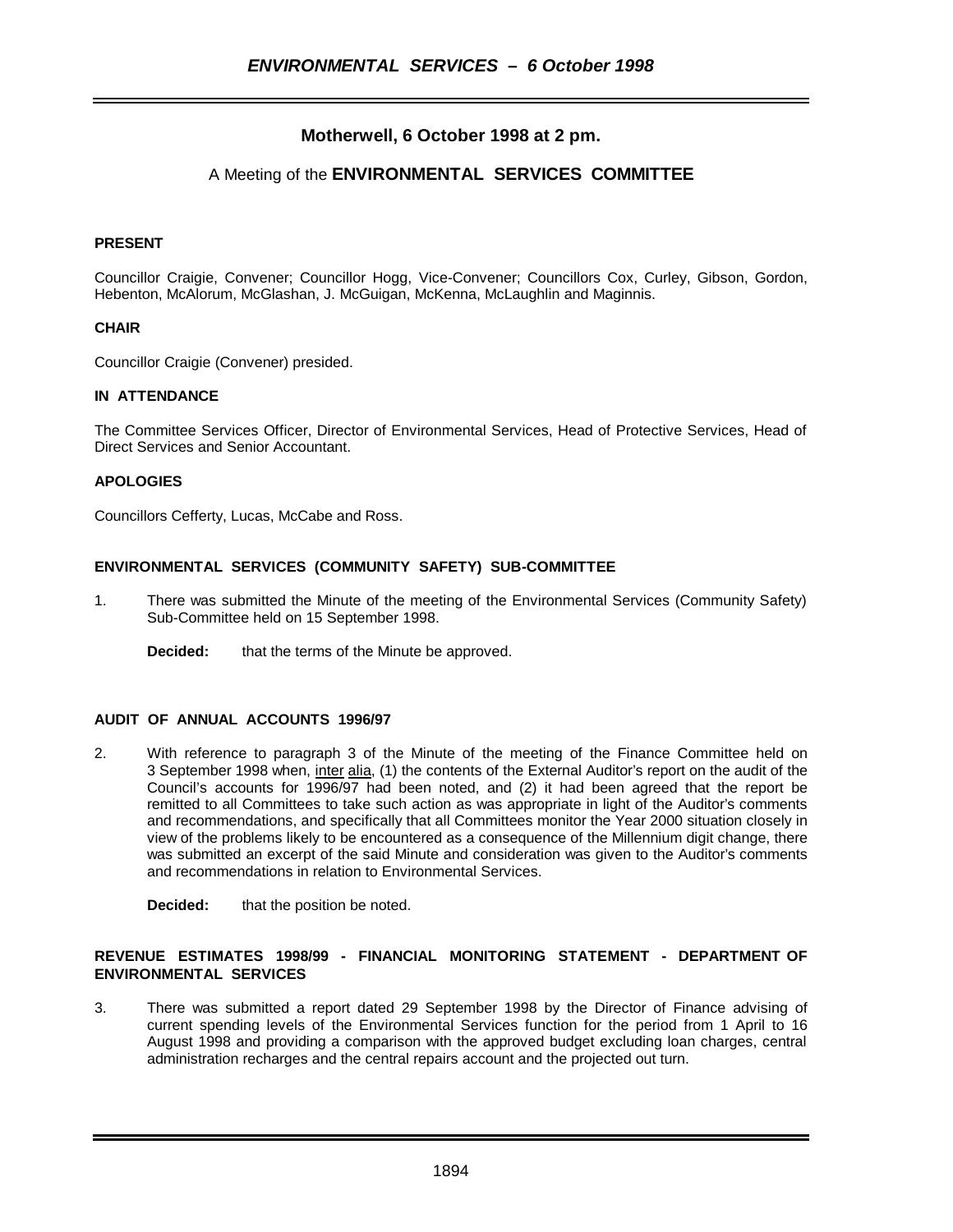**Decided:** that the terms of the report be noted.

i.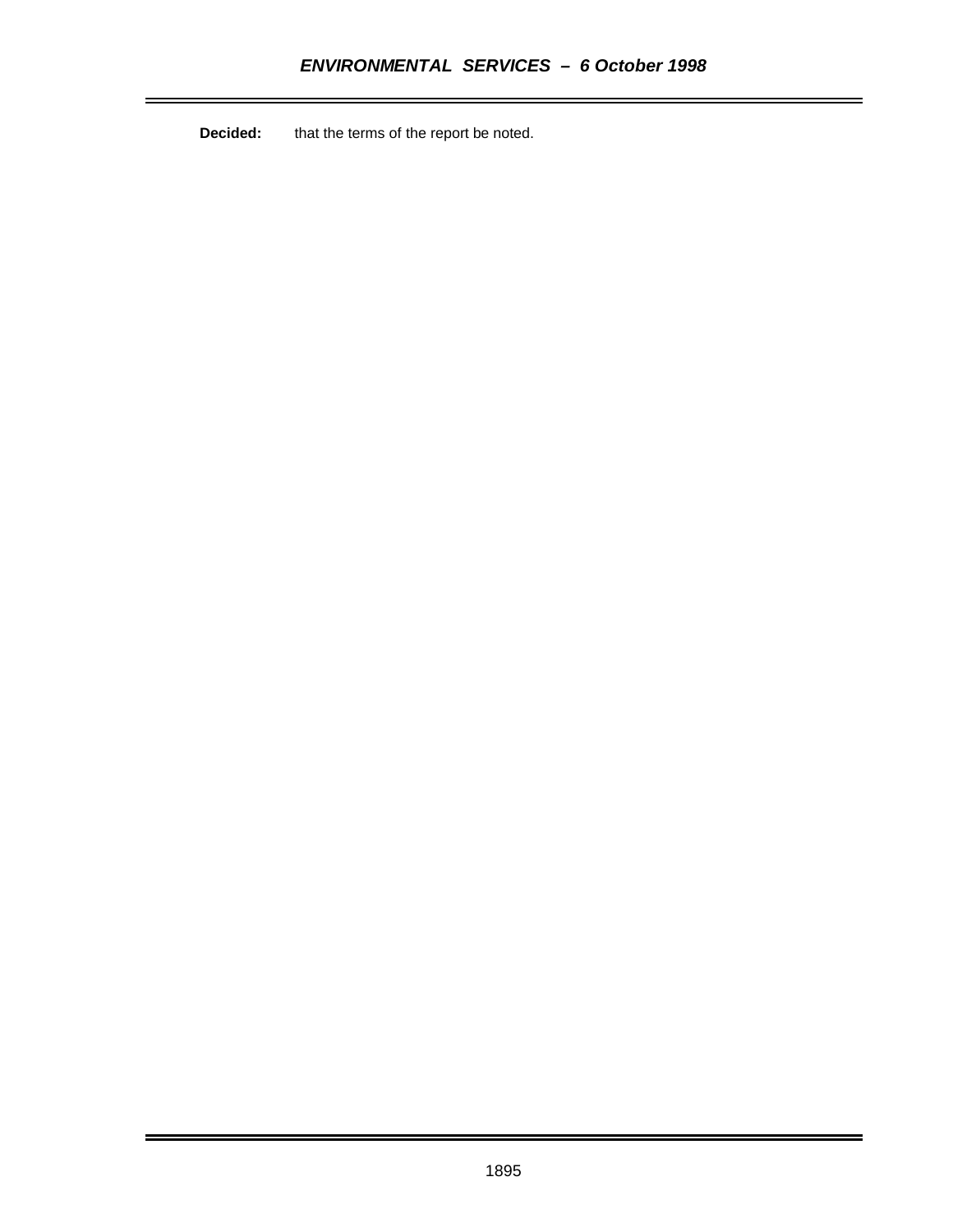### **TRANSPORT: BUDGETARY PROVISION**

4. With reference to paragraph 13 of the Minute of the meeting of the General Purposes Committee held on 24 April 1996 when the strategy for the provision of transport for the members of the Council in the undertaking of formal civic duties had been approved, there was submitted a joint report dated 24 September 1998 by the Directors of Administration and Environmental Services (1) proposing that, in order to reflect service provision, a recharge be made from the Department of Environmental Services to the Department of Administration in respect of the employee costs involved in the provision of transport for members undertaking formal civic duties; (2) advising that the recharge for 1998/99 amounted approximately to £40,000, and (3) recommending that the respective revenue budgets be adjusted to reflect the recharge.

#### **Decided:**

- (1) that the relevant revenue budgets be adjusted to make provision for a recharge from the Department of Environmental Services to the Department of Administration in respect of the employee costs involved in the provision of transport to Members of the Council in the undertaking of formal civic duties, and
- (2) that the matter be remitted to the Finance Committee for consideration.

#### **ABSENCE MANAGEMENT POLICY**

5. With reference to paragraph 13 of the Minute of the meeting of the Personnel Services Committee held on 3 September 1998 when it was agreed that Absence Management reports be submitted to all Committees of the Council to enable consideration of the statistics from the appropriate Departments, there was submitted a report (docketed) dated 20 August 1998 by the Head of Personnel Services providing statistics on absence within Departments of the Council for the period from April to December 1997.

**Decided:** that the terms of the report be noted.

#### **DOG WARDEN SERVICE**

6. There was submitted a report dated 11 September 1998 by the Director of Environmental Services regarding the operation of the Dog Warden Service during July and August 1998.

**Decided:** that the terms of the report be noted.

#### **PETROLEUM (CONSOLIDATION) ACT 1928 - PETROLEUM LICENCES**

7. There was submitted a report (docketed) dated 11 September 1998 by the Director of Environmental Services containing details of the various premises which had been licensed in August 1998 for the storage of petroleum spirit/petroleum mixtures.

**Decided:** that the terms of the report be noted.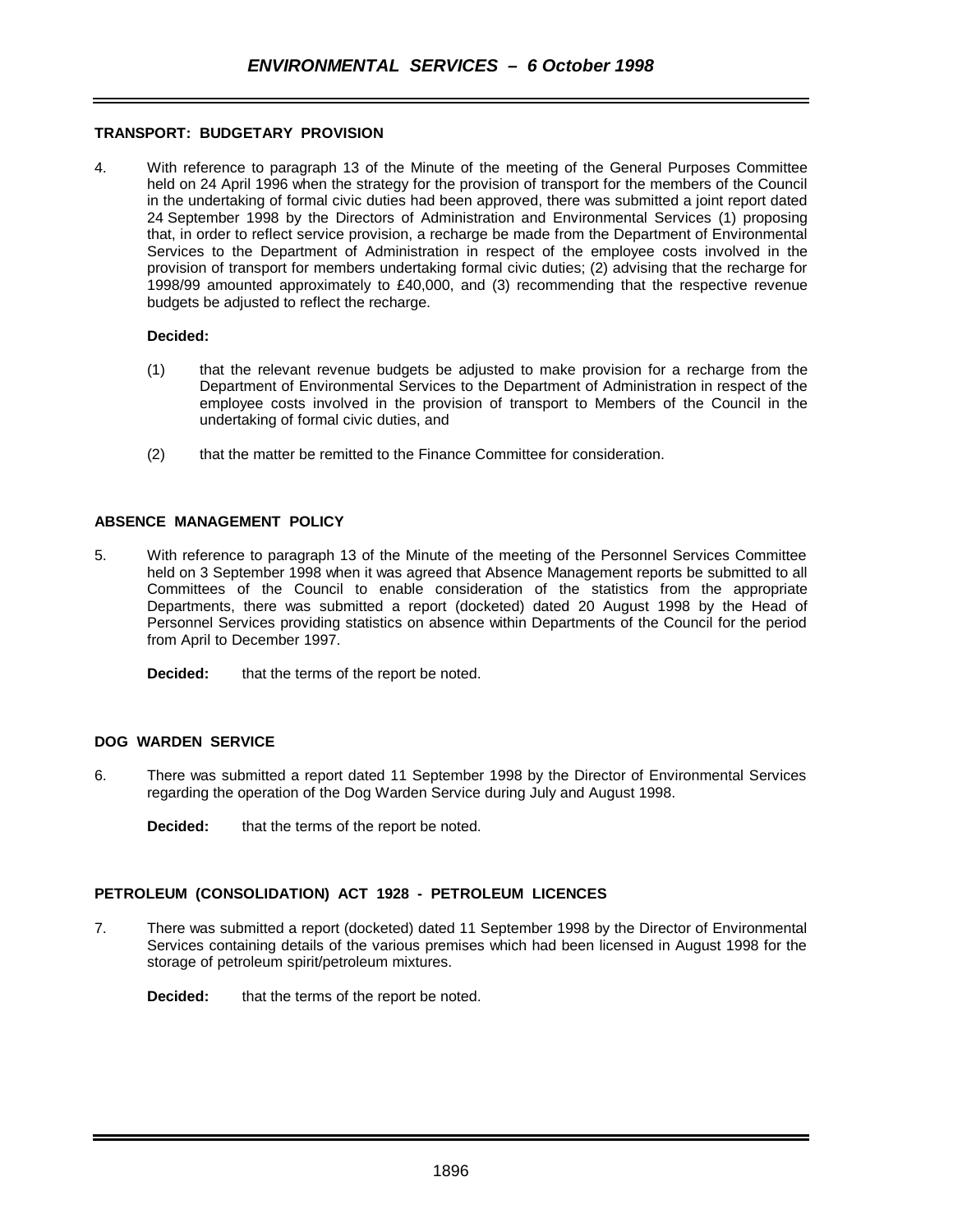## **PEST CONTROL - WASP/BEE COMPLAINTS**

- 8. There was submitted a report dated 11 September 1998 by the Director of Environmental Services detailing the wasp/bee complaints which had been dealt with for the period from 1 May to 10 September 1998.
	- **Decided:** that the terms of the report be noted.

#### **SUMMER FOOD WATCH CAMPAIGN**

9. There was submitted a report dated 11 September 1998 by the Director of Environmental Services (1) advising of the outcome of visits by Environmental Health Officers to fast food outlets and other food businesses, and (2) intimating that Environmental Health Officers would continue to monitor the outlets and take preventative and, where necessary, enforcement measures to ensure that satisfactory standards prevailed in all fast food related premises.

#### **Decided:**

- (1) that the terms of the report be noted, and
- (2) that the Director of Environmental Services make a short presentation on the role of Environmental Health Officers at the next meeting of the Committee.

## **OUTCOME OF PROSECUTION IN TERMS OF THE MOTOR VEHICLE TYRES (SAFETY) REGULATIONS 1994 - JAMES MCDOUGALL, T/A COLTNESS TYRES, 43 CASTLEHILL ROAD, OVERTOWN**

10. There was submitted a report (docketed) dated 11 September 1998 by the Director of Environmental Services (1) detailing the outcome of legal proceedings against James McDougall t/a Coltness Tyres, 43 Castlehill Road, Overtown, in respect of contravention of Regulations 2(b), 7(2)(c), 7(6)(b) and 7(11) of the Motor Vehicle Tyres (Safety) Regulations 1994, being an offence under Sections 12(1) and 12(3) of the Consumer Protection Act 1987, and (2) indicating that the proprietor had been fined £250 in respect of the contravention.

**Decided:** that the terms of the report be noted.

## **WORKING IN PARTNERSHIP WITH THE MOTOR TRADE**

11. With reference to paragraph 14 of the Minute of the meeting of the Committee held on 21 April 1998 when authorisation had been given to the Director of Environmental Services to liaise with South Lanarkshire Council with a view to arranging a seminar with motor traders to provide a Forum to discuss the motor trade and its relationship with the Councils, as the local regulatory authorities, and with the customer, there was submitted a report dated 15 September 1998 by the Director of Environmental Services (1) advising that a Registration Scheme for Motor Traders, had been launched on 28 August 1998, in partnership with South Lanarkshire Council, to encourage a fair trading environment; (2) indicating that local motor traders were well represented at the launch, and (3) intimating that traders would be issued with their membership of the Scheme on 8 October 1998.

**Decided:** that the terms of the report be noted.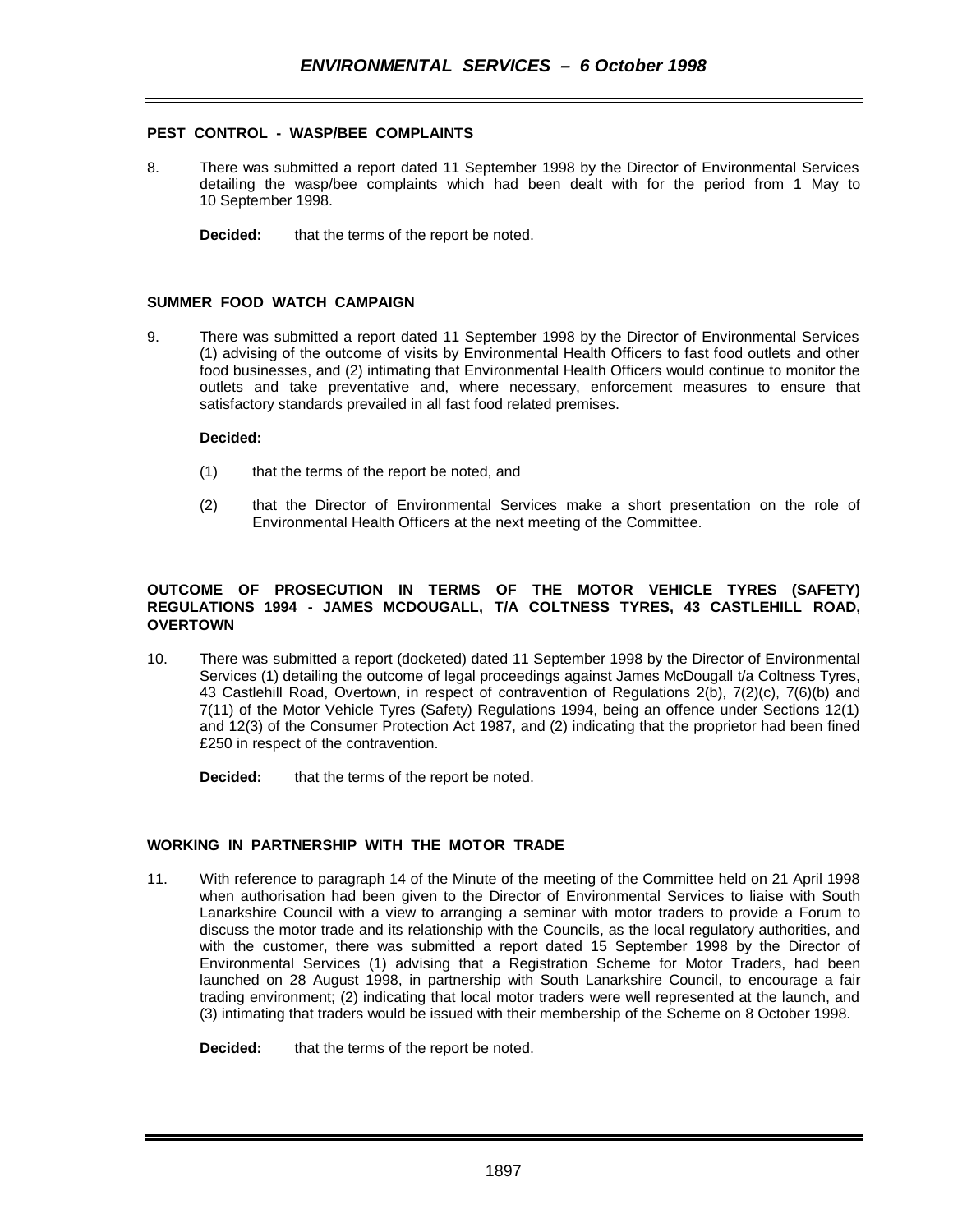#### **NATIONAL SPRING CLEAN CAMPAIGN 1998**

- 12. There was submitted a report (docketed) dated 15 September 1998 by the Director of Environmental Services (1) summarising the action taken by the Department prior to and during the 1998 National Spring Clean Campaign, and (2) indicating that the secondment of an educationalist during the campaign had assisted in conveying the environmental message to a range of schools.
	- **Decided:** that the terms of the report be noted.

### **RELOCATION OF MOBILE AIR QUALITY LABORATORY**

- 13. There was submitted a report dated 11 September 1998 by the Director of Environmental Services (1) intimating that the Department of Environment, Transport and the Regions had published a booklet entitled "Air Pollution and What it Means to Your Health" which provides guidance on its new Air Pollution Service, and (2) advising that, in accordance with the ongoing preparations for the assessment of air quality in North Lanarkshire, the Mobile Air Quality Laboratory was now sited in Airdrie Town Centre.
	- **Decided:** that the terms of the report be noted.

#### **VEHICLE REPLACEMENT PROGRAMME 1998/99 - TENDERS FOR PURCHASE/LEASE OF VEHICLES**

14. There was submitted a report (docketed) dated 24 September 1998 by the Director of Environmental Services regarding tenders received for the purchase/lease of vehicles in 1998/99.

**Decided:** that the Director of Administration be authorised to accept the tenders as undernoted:

- (1) in respect of Contract No. QA/TRA/98/51 the lowest tender submitted by Central Motors (Calderbank) Ltd, Airdrie, for the supply of a 26 ton Chassis Cab in the sum of £46,863;
- (2) in respect of Contract No. QA/TRA/98/52 the most economically advantageous tender by Applied Sweepers Ltd, Falkirk, for the supply of a Pedestrian Controlled Suction Sweeper in the sum of £10,548;
- (3) in respect of Contract No. QA/TRA/98/53 the lowest tender by North British Contractors Ltd, Airdrie, for the supply of a two Wheel Drive Dump Truck in the sum of £8,750, and
- (4) in respect of Contract No. QA/TRA/98/54 the lowest tender by Lex Commercials Ltd, Cumbernauld, for the supply of a 7500 Kg Tipper with demount equipment in the sum of £33,764.

## **PREFERRED SUPPLIES FOR (1) TECHNICAL EQUIPMENT AND (2) LINING CLAY FOR LANDFILL SITES**

15. There was submitted a report (docketed) dated 27 July 1998 by the Director of Environmental Services regarding arrangements for the purchase of technical equipment for air quality and noise monitoring from the suppliers, detailed in the Appendix to the report, and lining clay for landfill sites from the Lanarkshire Development Agency (1) indicating that the cost savings of obtaining air quality and noise monitoring equipment from alternative suppliers would be outweighed by the additional costs of retraining staff and the purchase of additional computer equipment and (2) intimating that the clay which required to be of a certain technical standard in order to be used as a liner for cells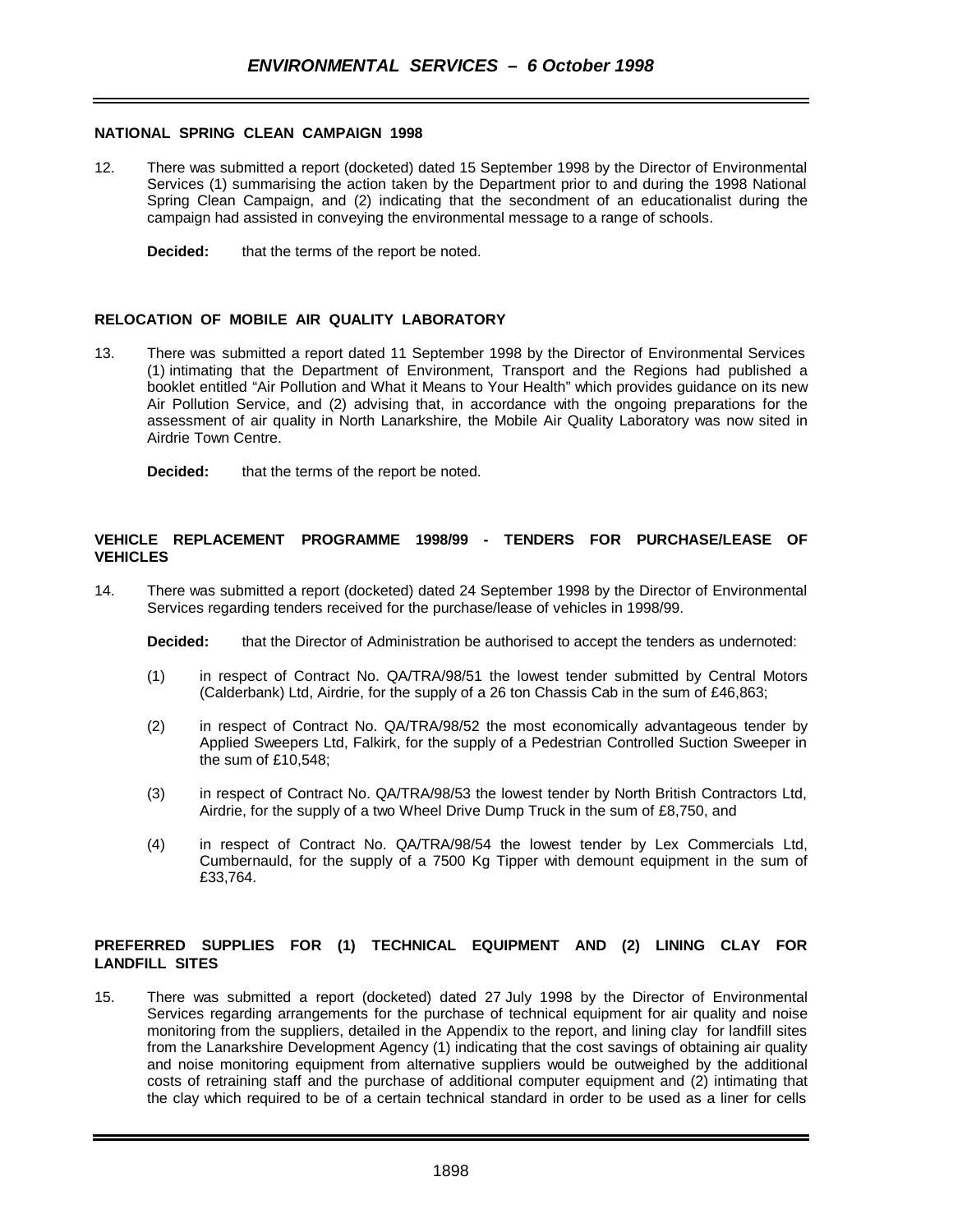within landfill sites was available from the Lanarkshire Development Agency at a saving of between £8 and £15 per cubic metre compared to normal purchase costs.

## **Decided:**

- (1) that supplies of technical equipment for air quality and noise monitoring be purchased from the suppliers detailed in the Appendix to the report, subject to the equipment meeting the requisite specifications and to the cost of the equipment remaining competitive;
- (2) that supplies of lining clay for landfill sites be purchased from the Lanarkshire Development Agency subject to the material meeting the specification required and purchase terms remaining the same, and
- (3) that the action taken by the Director of Environmental Services in previously purchasing technical equipment for air quality and noise monitoring from suppliers detailed in the Appendix, and for lining clay for landfill sites from the Lanarkshire Development Agency, be homologated.

## **INTERNATIONAL STANDARD BS.EN.ISO9002 - SYSTEM UPDATE**

16. There was submitted a report (docketed) dated 15 September 1998 by the Director of Environmental Services advising that National Quality Assurance, in its capacity as an Independent Accreditation Body, had confirmed that, following recent assessments of the services provided by the Environmental Health (Central), Trading Standards, Cleansing (Central), Transport (Coatbridge and Cumbernauld), Client Services and Building Cleaning Sections of the Department, the relevant services met with the requirements of International Standard BS.EN.ISO9002.

**Decided:** that the terms of the report be noted.

## **CONSUMER ADVICE OPERATIONS 1998/99**

- 17. There was submitted a report (docketed) dated 15 September 1998 by the Director of Environmental Services (1) detailing the operation and activities of the Department's Consumer Advice Operations, and (2) outlining in the Appendix to the report a digest of consumer complaint statistics in North Lanarkshire for 1998/99.
	- **Decided:** that the terms of the report be noted.

## **MEMORANDUM OF UNDERSTANDING BETWEEN THE SCOTTISH ENVIRONMENT PROTECTION AGENCY AND THE CONVENTION OF SCOTTISH LOCAL AUTHORITIES**

18. There was submitted a report (docketed) dated 4 September 1998 by the Director of Environmental Services (1) intimating that the Scottish Environment Protection Agency and the Convention of Scottish Local Authorities had signed a Memorandum of Understanding on 20 August 1998 to establish a framework to support joint working and effective co-operation between the two organisations to achieve commonly held objectives and to promote mutual understanding in partnership working, and (2) setting out in the Appendix to the report a copy of the Memorandum of Understanding.

## **Decided:** that the terms of the report be noted.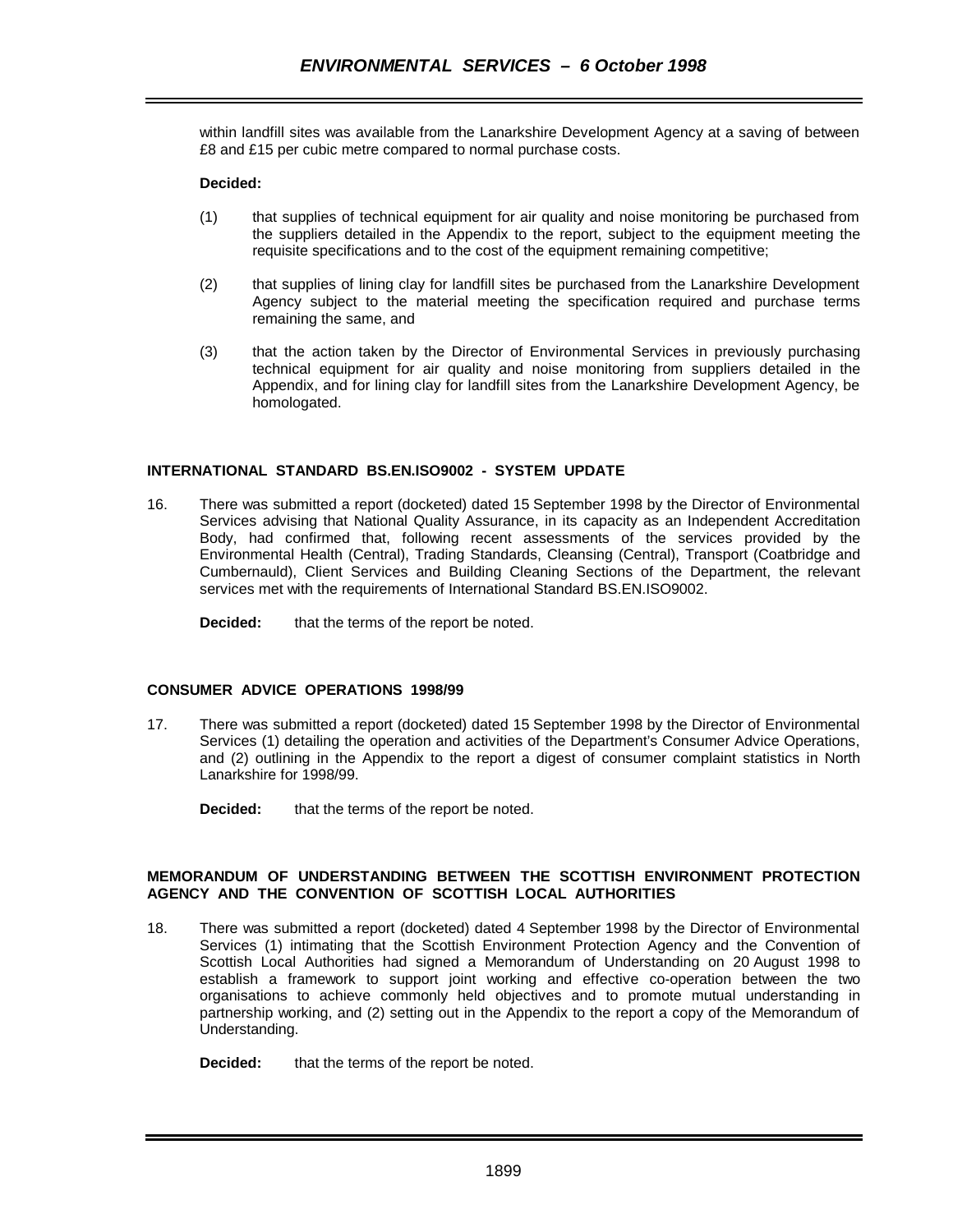#### **CONSULTATION PAPERS**

#### **(1) BEYOND THE TOLERABLE STANDARD**

19. With reference to paragraph 55 of the Minute of the meeting of the Housing Committee held on 2 September 1998 when it had been agreed (1) that the Director of Administration should respond to the Scottish Office consultation on the Government's proposed review of the "tolerable standard" which was the prime benchmark for determining basic housing conditions in Scotland in terms of the comments contained in a report dated 18 August 1998 by the Director of Housing thereon, and (2) that the report be remitted to the Environmental Services Committee for its consideration, there was submitted a report (docketed) dated 18 August 1998 by the Director of Housing thereon.

**Decided:** that the terms of the report be noted.

#### **(2) THE FIVE YEARLY REVIEW OF THE MEAT AND LIVESTOCK COMMISSION**

- 20. There was submitted a report (docketed) dated 17 September 1998 by the Director of Environmental Services (1) advising that the Convention of Scottish Local Authorities had sought the Council's views on a Scottish Office consultation on its proposals to implement a Five Yearly Policy Review on the Meat and Livestock Commission, and (2) setting out in the report comments thereon.
	- **Decided:** that the comments set out in the report be endorsed as the Council's formal response on the Scottish Office proposals to implement a policy review on the Meat and Livestock Commission, and that the Director of Administration be authorised to respond to the Convention of Scottish Local Authorities accordingly.

# **(3) MANDATORY LICENSING OF HOUSES IN MULTIPLE OCCUPATION**

21. There was submitted a joint report (docketed) dated 4 September 1998 by the Directors of Environmental Services and Housing summarising and commenting on a consultation paper which had been received from the Scottish Office entitled "Mandatory Licensing of Houses in Multiple Occupation" which set out the Government's proposals for the introduction of a mandatory licensing scheme for houses in multiple occupation in Scotland.

#### **Decided:**

- (1) that the comments set out in the report be endorsed as the Council's formal response to the Scottish Office on the consultation regarding the Government's proposals for the introduction of a mandatory licensing scheme for houses in multiple occupation in Scotland and that the Director of Administration respond accordingly;
- (2) that in addition to the comments set out in the report, the Director of Administration be authorised to include in the response that local authorities be given the scope to set their own ceiling regarding licensing in relation to the number of residents in a house which is the only or the principal residence, to reflect differences in house types in different parts of the country, and
- (3) that the report be remitted to the Housing Committee for consideration.